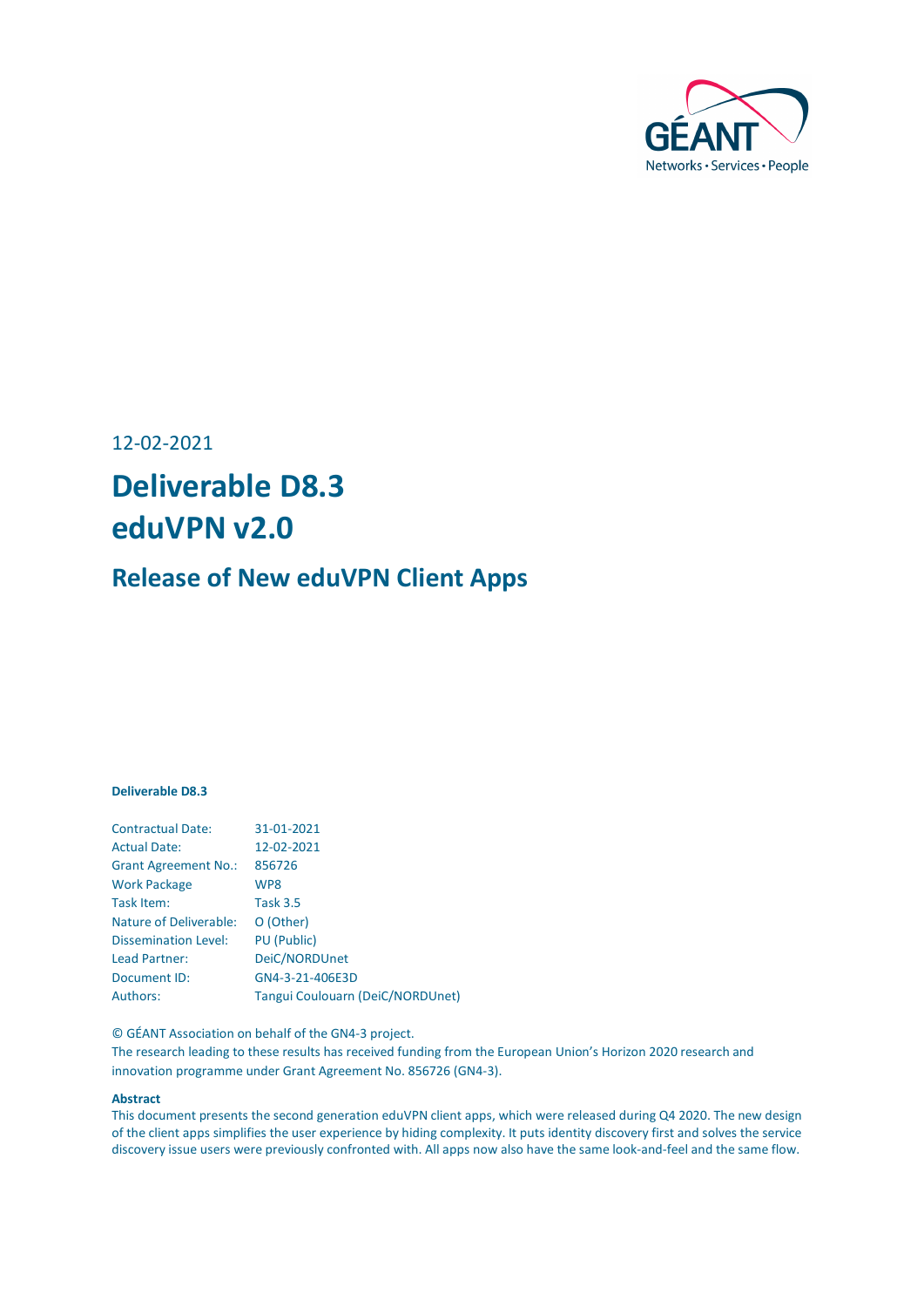

## **Table of Contents**

|                | <b>Executive Summary</b> |          | 1                                                  |                |
|----------------|--------------------------|----------|----------------------------------------------------|----------------|
| 1              | Introduction             |          |                                                    | $\overline{2}$ |
| $\overline{2}$ |                          |          | New Apps Development                               | 3              |
|                | 2.1                      |          | <b>Limitations of Existing Apps</b>                | 3              |
|                | 2.2                      | New Apps |                                                    | 5              |
|                |                          | 2.2.1    | Similar Look-and-Feel                              | 5              |
|                |                          | 2.2.2    | New Flow: Prioritising Identity Provider Discovery | 7              |
|                |                          | 2.2.3    | Release Dates and Change Log                       | 8              |
|                |                          | 2.2.4    | IPR and Licensing                                  | 8              |
| 3              | Conclusions              |          |                                                    | 9              |
| References     |                          |          |                                                    | 10             |
| Glossary       |                          |          |                                                    | 10             |

# **Table of Figures**

| Figure 2.1: Flow in the existing apps                                   | 3  |
|-------------------------------------------------------------------------|----|
| Figure 2.2: Flow in the old android client app                          | 4  |
| Figure 2.3: Style guide for eduVPN developers                           | .5 |
| Figure 2.4: Guidelines for the successive screens in the different apps | 6  |
| Figure 2.5: Example of an instance web-portal                           | 6  |

## **Table of Tables**

[Table 2.1: Release dates and change logs of the second generation eduVPN apps](#page-9-2) 8

| Deliverable D8.3             |  |
|------------------------------|--|
|                              |  |
| eduVPN v2.0                  |  |
|                              |  |
| Document ID: GN4-3-21-406E3D |  |
|                              |  |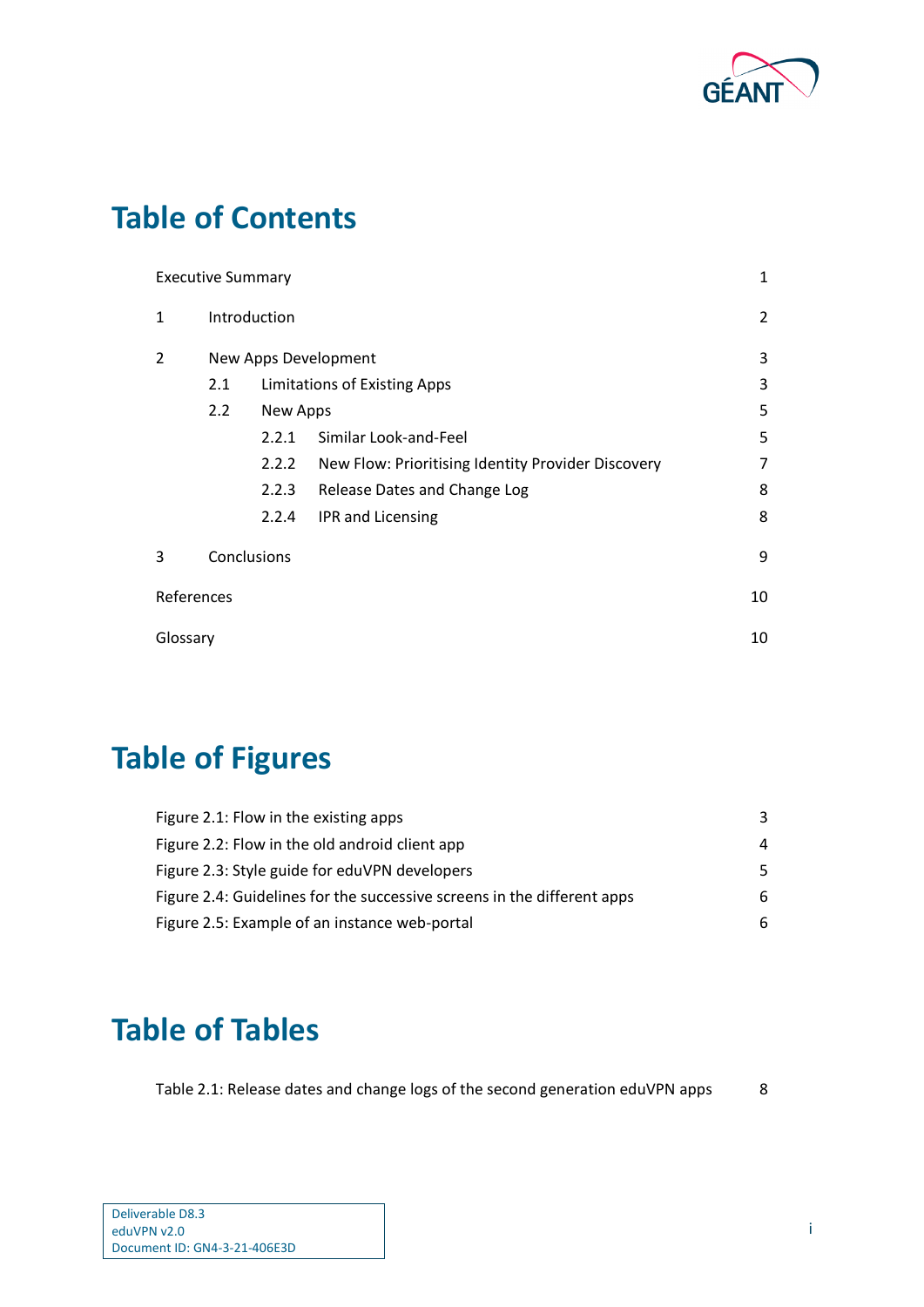

## <span id="page-2-0"></span>**Executive Summary**

This document presents the second generation eduVPN client apps which were released during Q4 2020.

eduVPN is a service by multiple independent providers (NRENs, universities, research institutions, etc.). It serves two very different and independent use cases:

- 1. Institute access (access to the private network of an institution).
- 2. Secure internet (access to a public network through a safe gateway).

The requirements for these two use cases differ. For example, in the case of secure internet instances, guest access is normally allowed, i.e. a user authorised on a secure internet instance by a provider can use other secure internet instances but this is not the case for users of institute access instances. Typically, an end-user has access both to one instance for Institute Access and all instances for Secure Internet.

The new design of the client apps simplifies the user experience by hiding this complexity. It puts identity discovery first and solves the service discovery issue users were confronted with. All apps now also have the same look-and-feel and the same flow.

The design and implementation of the apps was carried out in collaboration with the Design for Security [\[D4S\]](#page-11-2) project, a third- party project that has received funding from [NGI [TRUST\]](#page-11-3).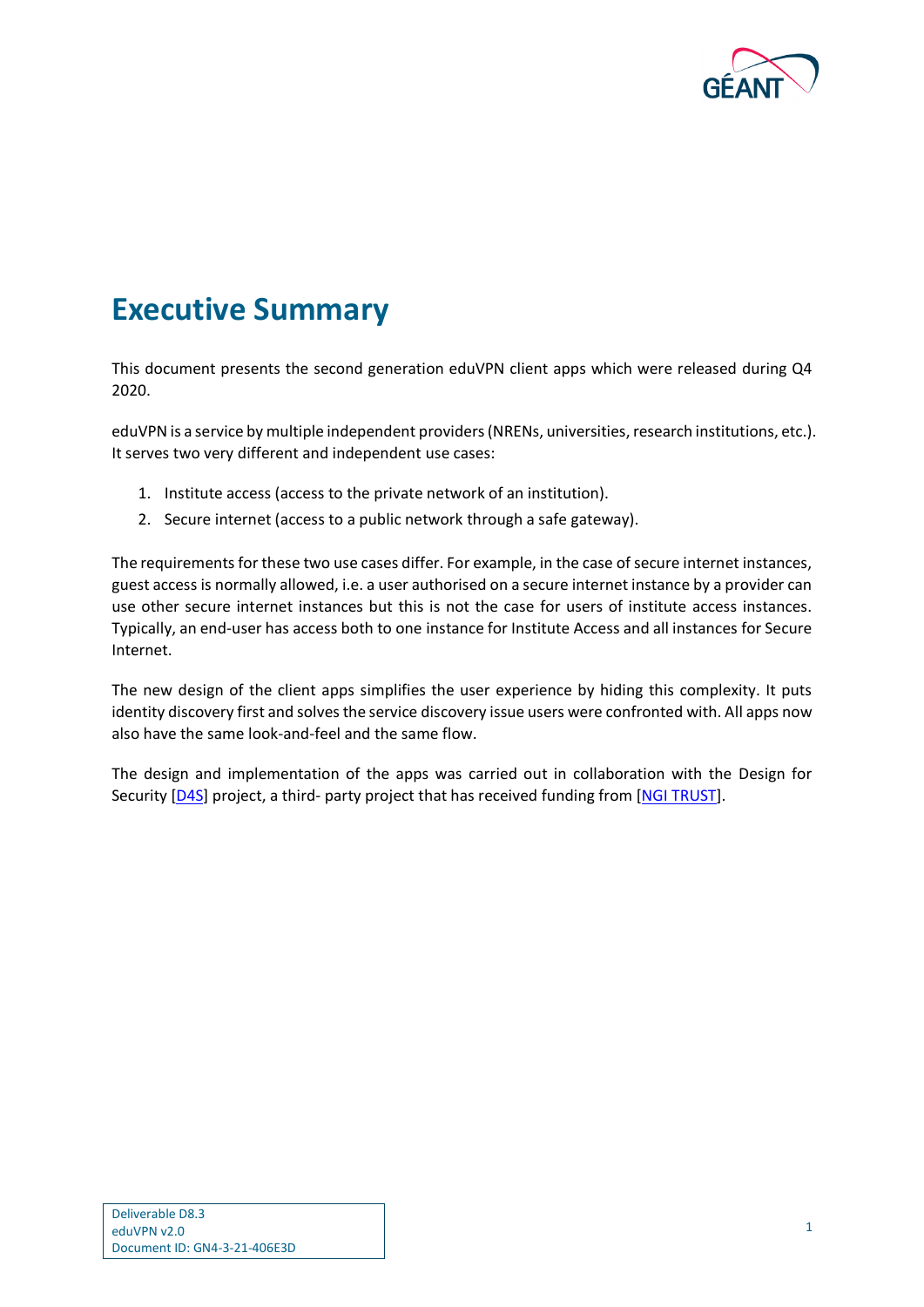

### <span id="page-3-0"></span>**<sup>1</sup> Introduction**

eduVPN is a VPN solution [\[eduVPN\]](#page-11-4) designed to provide secure access to both private institutional networks (as in typical corporate solutions) and public networks.

eduVPN has already been functional for several years and has grown rapidly; it started as a project in SURF - the Dutch National Research and Education Network (NREN) - and it is now offered by 16 NRENs as well as around 100 higher education institutions which have replaced their traditional VPN solutions with eduVPN (this is the case in Cyprus, Finland, France, Germany, Indonesia, Ireland, Kenya, Malaysia, the Netherlands, New Zealand, Norway, Pakistan, Poland, Portugal, Romania, South Africa, Sri Lanka, Sweden and Uganda, among others)<sup>[1](#page-3-1)</sup>. A few private companies outside the field of research and education also use the software which is in these cases branded as Let's Connect! (for example, XS4ALL in the Netherlands).

The success of eduVPN is related to a number of factors linked to the environment in which it is adopted and supported. The NREN community and GÉANT have experience and have proven their capacity to support similar services (eduroam, eduGAIN). The growth in the number of deployments of eduVPN has been accelerated by the COVID-19 pandemic and the need for secure solutions for remote working. The increasing number of adopters is also related to the properties of the software. eduVPN has rich features [\[eduVPN Docs\]](#page-11-5), its code is regularly audited, it is one of the only fully opensource solutions (both on server and client sides) and it can scale to a large number of users. Last but not least, eduVPN is easy to use and, over the years, different clients have been developed for different operative systems. The vision is that end-users should be able to install and use a VPN on any of their devices with a few clicks.

As the number of instances and users grew, some of the limitations of the first generation of apps became apparent. In particular, end-users had to select which eduVPN instance they wanted and were authorised to use and the existing flows were not adapted to such instance or service discovery.

This document describes some of the issues the new apps have fixed. Part of the redesign has been done through the D4S project, funded by the  $1<sup>st</sup>$  NGI Trust Open Call<sup>[2](#page-3-2)</sup>.

<span id="page-3-1"></span><sup>&</sup>lt;sup>1</sup> [https://status.eduvpn.org](https://status.eduvpn.org/) provides a list of instances which are hard coded in the apps. However, as eduVPN is fully open source and free to use, a significant number of institutions chose to use it without being in the apps. The list referred to above is therefore incomplete.

<span id="page-3-2"></span><sup>2</sup> D4S stands for "Design 4 Security – Making VPNs easy" and it is a third-party project that has received funding from the NGI Trust, the European Union's Horizon 2020 research and innovation programme under grant agreement No. 825618. The partners in D4S were the Technical University of Denmark, The Royal Danish Academy (KADK) and Commons Caretakers. The project included user consultation (interviews, workshops).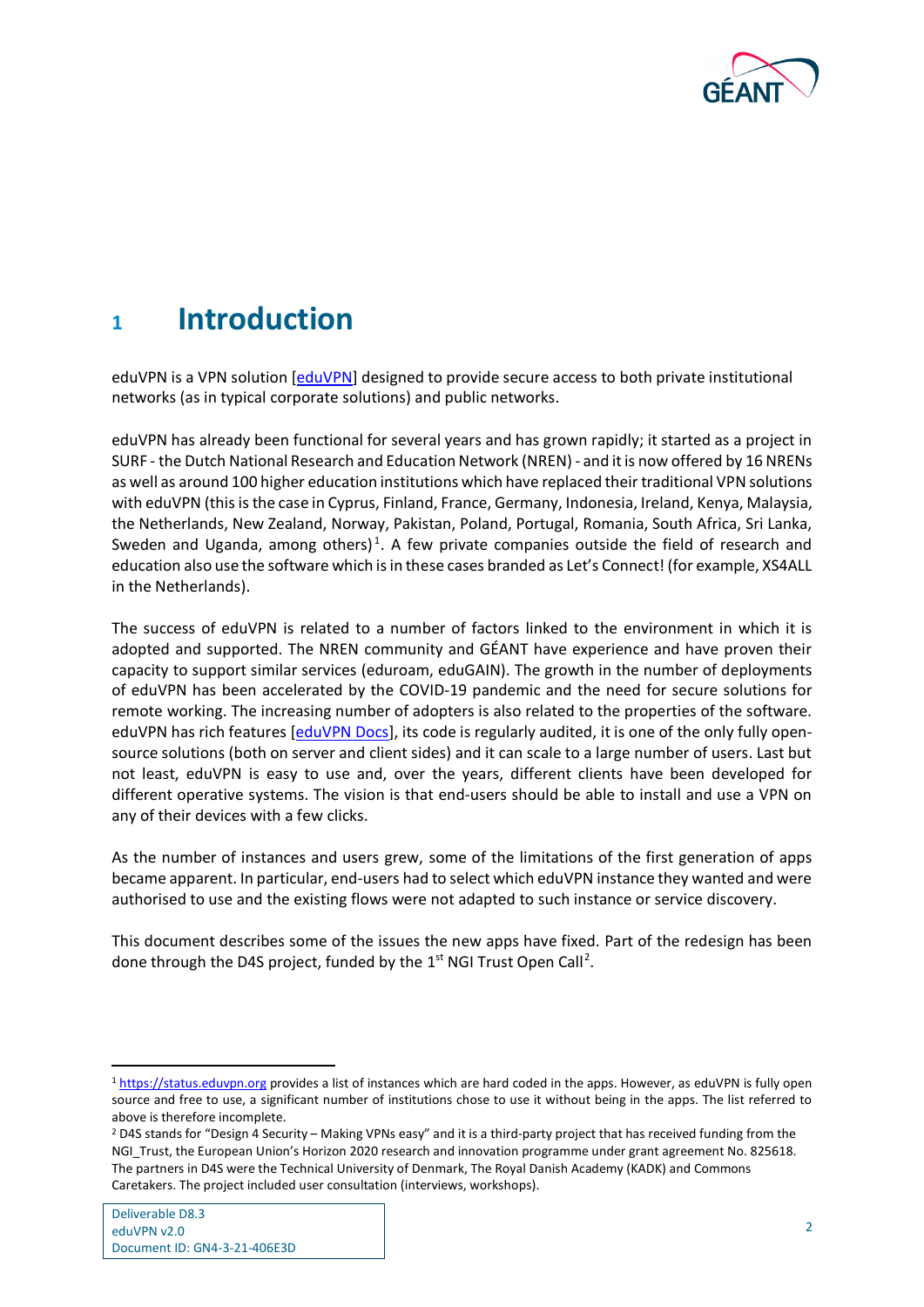

### <span id="page-4-0"></span>**<sup>2</sup> New Apps Development**

This section describes some of the limitations of the existing apps and how these were addressed in the new apps. The release dates for the new versions of the apps are also given.

### <span id="page-4-1"></span>**2.1 Limitations of Existing Apps**

The flow and functioning of the eduVPN client apps of the 1<sup>st</sup> generation exposed the end-user to a diversity of design and graphical interfaces. But the flow was roughly similar in all apps.



<span id="page-4-2"></span>Figure 2.1: Flow in the existing apps

| Deliverable D8.3             |  |
|------------------------------|--|
| eduVPN v2.0                  |  |
| Document ID: GN4-3-21-406E3D |  |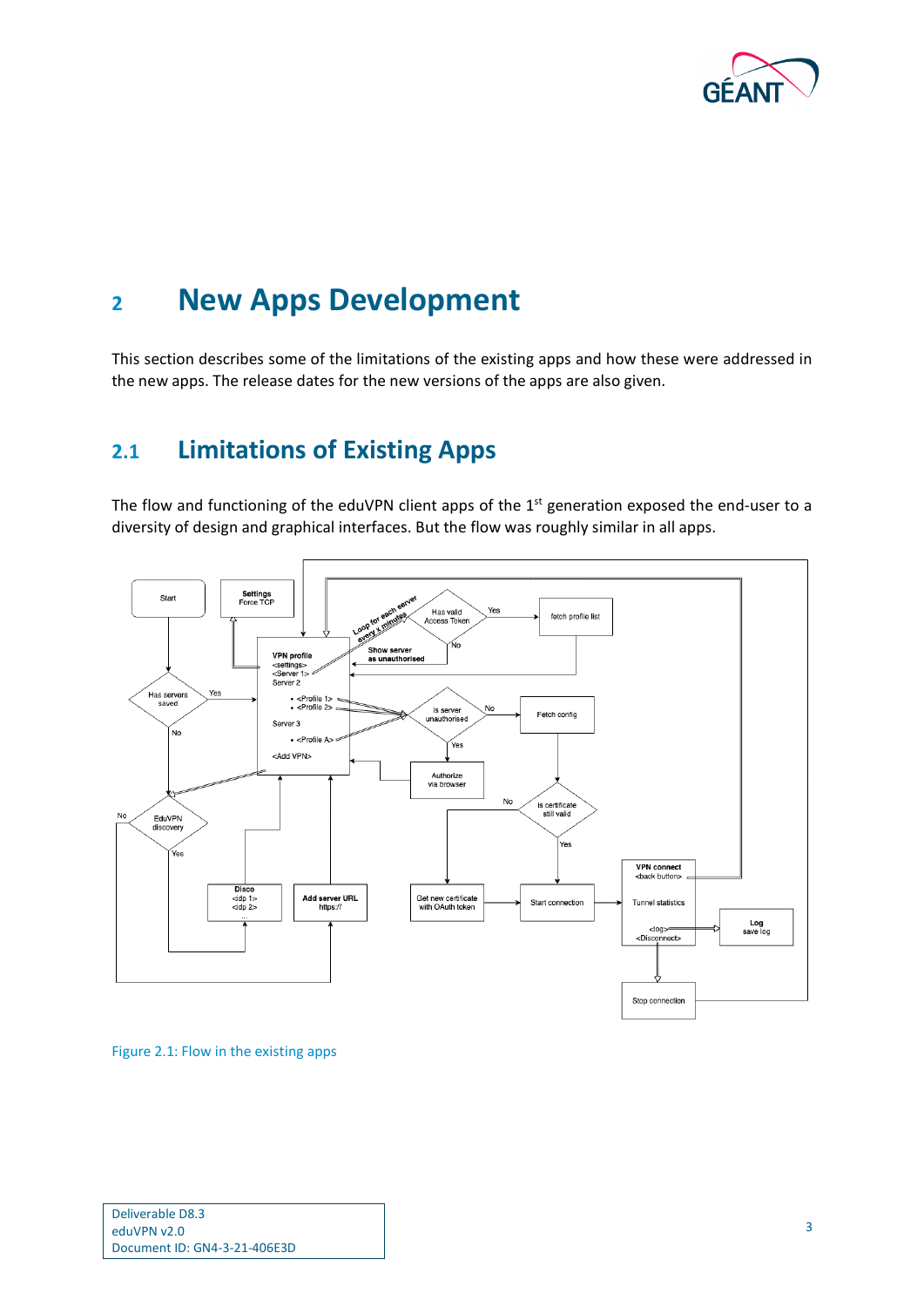



<span id="page-5-0"></span>

In eduVPN, the same apps are used for two quite different purposes. Some instances offer "institute access", i.e., access to a private network as with other "corporate VPN" solutions. Other instances, typically managed by NRENs, offer "secure Internet", i.e., access to public networks / the Internet. These instances are operated by different independent stakeholders. While secure internet instances normally allow for guest access, i.e., an end-user authorised on another secure internet instance can use all secure internet instances, this is not the case for institute access.

Previously, after choosing which use case they wanted to use (institute access or secure internet), the end-user had to select their server/instance from a list (or provide the URL of the instance). This would happen in the app.

The user was then typically sent to an Identity Provider (IdP) discovery service in a web browser (screen 3 in Figure 2.2 above) with a different look-and-feel. After selecting their IdP, they would then have to log in on their institution page (with yet again a different look-and-feel) before approving the connection on another webpage and then being redirected to the app.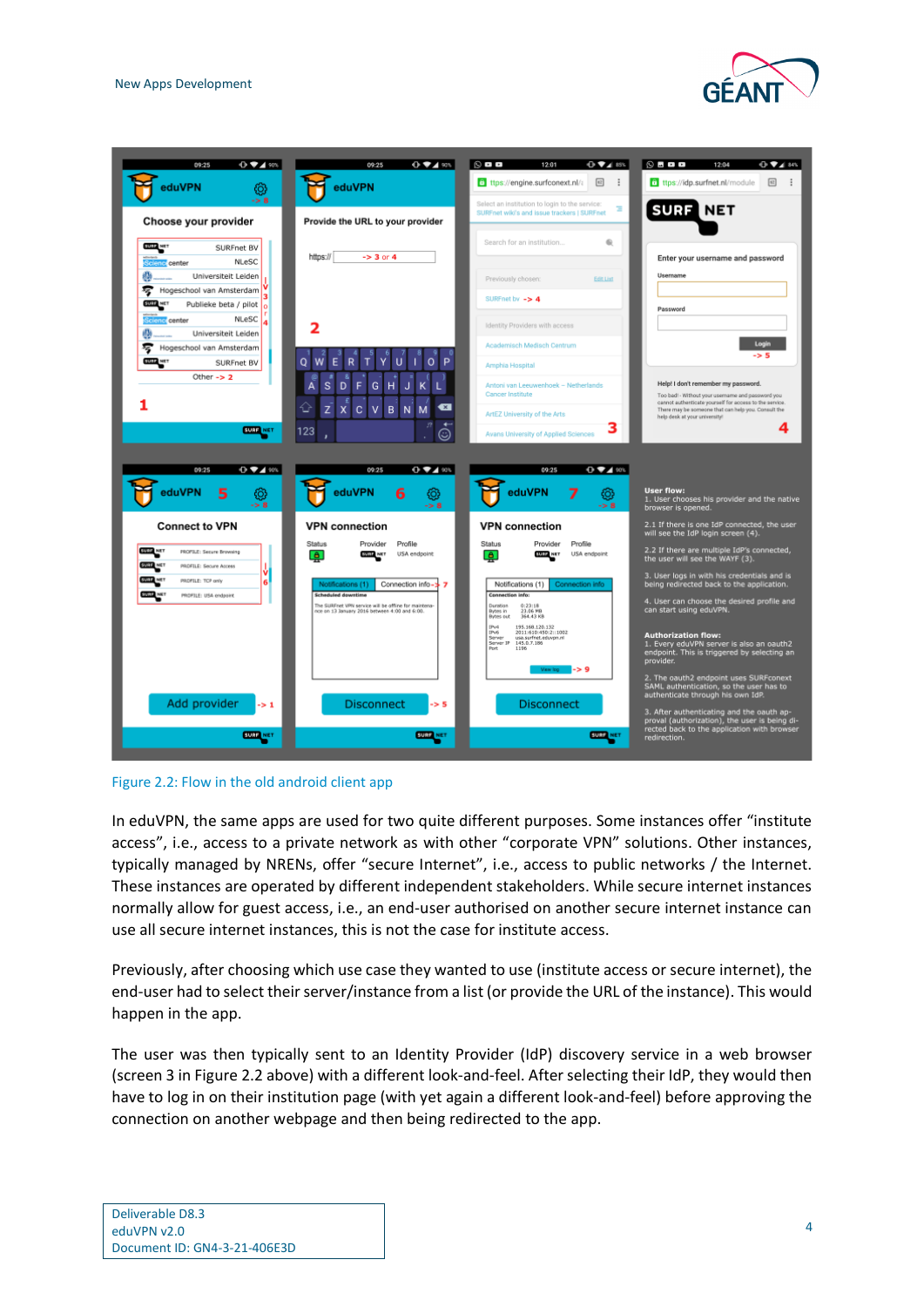

This flow and the various different designs of the interfaces in this process were not perceived as "professional" and trustworthy by many users<sup>[3](#page-6-3)</sup>.

The variety of graphical designs were due to the fact that the client apps for the different operating systems were historically developed at different periods and by different developers<sup>[4](#page-6-4)</sup>.

To summarise, the client apps were confusing to end-users as they had to perform two kinds of discovery, eduVPN instance discovery ("which instance do I want to / can I use?") and identity provider discovery ("where am I from?"), which was further compounded by the different look-and-feel between the apps.

The main issue with the flow was that it was assumed and necessary that end-users knew which use they wanted to make of eduVPN as well as what they were entitled to use.

### <span id="page-6-0"></span>**2.2 New Apps**

### <span id="page-6-1"></span>**2.2.1 Similar Look-and-Feel**

It was decided to impose the same look-and-feel and graphical identity for all new apps as well as the website and the different screens that an end-user interacts with.

In order to do this, a style guide was adopted<sup>[5](#page-6-5)</sup>.



#### <span id="page-6-2"></span>Figure 2.3: Style guide for eduVPN developers

A guide was also made available to developers giving clear design indications on how the apps should look [\[README\]](#page-11-6).

<span id="page-6-3"></span><sup>&</sup>lt;sup>3</sup> As revealed during the interviews and workshops with end-users conducted during the D4S project.

<span id="page-6-4"></span><sup>&</sup>lt;sup>4</sup> See here for a list of the apps [https://app.eduvpn.org](https://app.eduvpn.org/) and links to the app stores.

<span id="page-6-5"></span><sup>5</sup> <https://github.com/eduvpn/artwork/blob/master/Styleguide/eduVPN-styleguide-v1.0.pdf>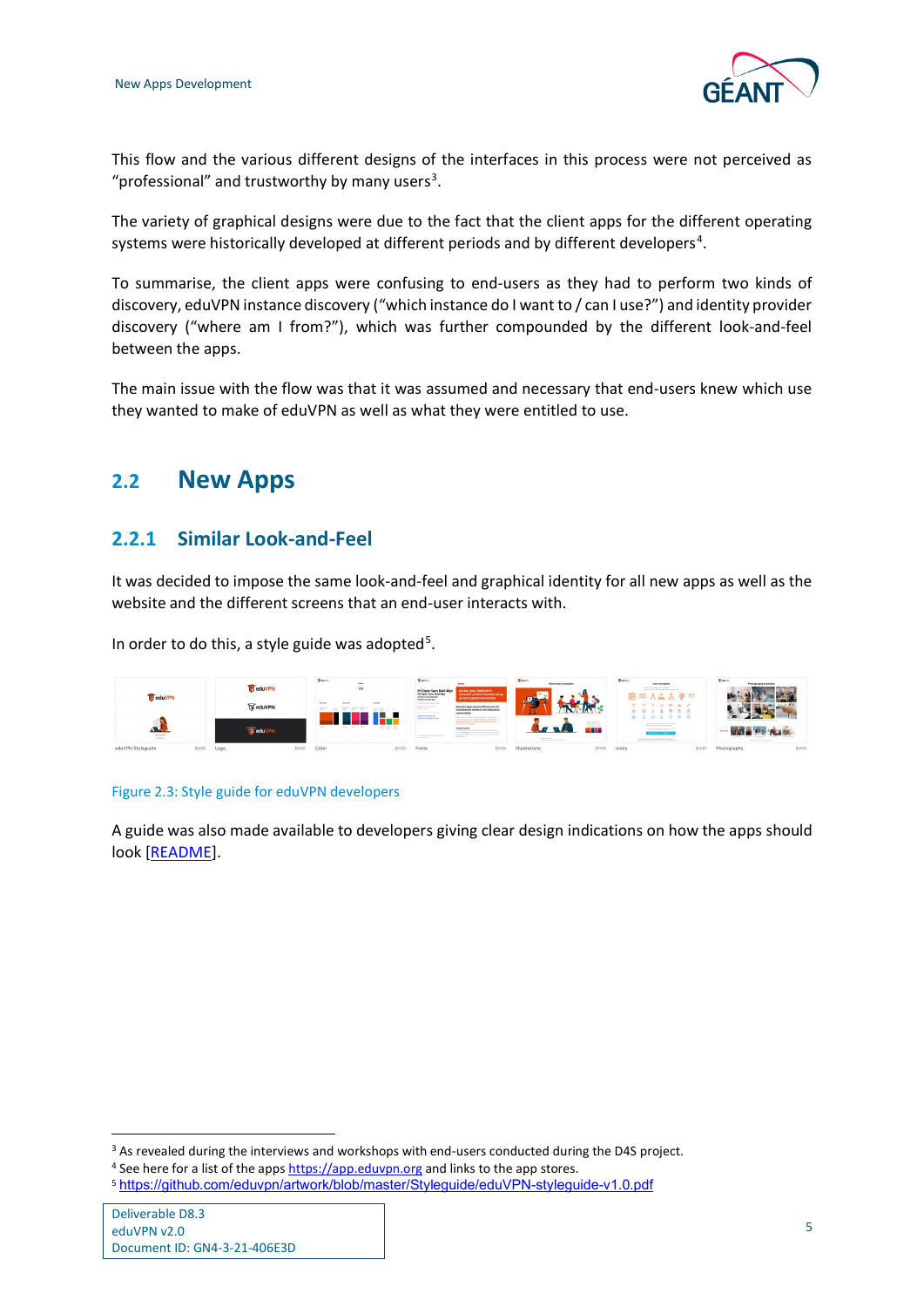

| <b>P</b> eduVPN                                           | QQ               | <b>P</b> eduVPN<br>$+$                 | QQ                           | $\bullet$<br><b>T</b> eduVPN<br>$+$                | QQ                     |
|-----------------------------------------------------------|------------------|----------------------------------------|------------------------------|----------------------------------------------------|------------------------|
|                                                           |                  | <b>11</b> Institute Access             |                              | <b>11</b> Institute Access                         |                        |
|                                                           |                  | <b>CNOUS</b>                           | $\rightarrow$                | <b>CNOUS</b>                                       | $\mathcal{P}$          |
| 開門用                                                       |                  | CSC - IT Center for Science Ltd.       | $\rightarrow$                | CSC - IT Center for Science Ltd.                   | $\mathcal{P}$          |
| <b>Find your institute</b><br>Q Search for your institute |                  | (?) Secure Internet                    | Change Location              | (?) Secure Internet                                | <b>Change Location</b> |
|                                                           |                  | Denmark                                | $\rightarrow$                | Denmark                                            | $\mathcal{P}$          |
|                                                           |                  | Other servers                          |                              | 〓<br><b>Other servers</b>                          |                        |
|                                                           |                  | https://vpn.tuxed.net/                 | $\left\langle \right\rangle$ | https://vpn.tuxed.net/                             | $\mathcal{P}$          |
| 01A First screen                                          | 6 <sub>mth</sub> | 01B First screen - When used<br>before | 6mth                         | 01B First screen - When used<br>before (dark mode) | 6 <sub>mth</sub>       |

#### <span id="page-7-0"></span>Figure 2.4: Guidelines for the successive screens in the different apps

There is now continuity between the website, the web-portal of each instance and the apps, given by the homogeneity of the look-and-feel.

|                | <b>Home</b>                                            | <b>Configurations</b>     | <b>Account</b>          |              |  |
|----------------|--------------------------------------------------------|---------------------------|-------------------------|--------------|--|
| eduVPN         | <b>Documentation</b>                                   | <b>Connections</b>        | <b>Users</b>            | <b>Info</b>  |  |
|                | <b>Stats</b>                                           | <b>Messages</b>           | <b>Log</b>              |              |  |
|                |                                                        | <b>Home</b>               |                         |              |  |
|                |                                                        | <b>Welcome to eduVPN!</b> |                         |              |  |
| eduVPN @ DeiC  |                                                        |                           |                         |              |  |
|                | To use eduVPN, download the app for your device below! |                           |                         |              |  |
| <b>Windows</b> | mac<br>ЭS<br>macOS                                     | <b>Android</b>            | iOS <sup>'</sup><br>iOS | <b>Linux</b> |  |

On your "Account" page you can block access to the VPN in case you lose a device. On the "Configurations" page, advanced users can manually download VPN configurations.

<span id="page-7-1"></span>Figure 2.5: Example of an instance web-portal

| Deliverable D8.3             |
|------------------------------|
| eduVPN v2.0                  |
| Document ID: GN4-3-21-406E3D |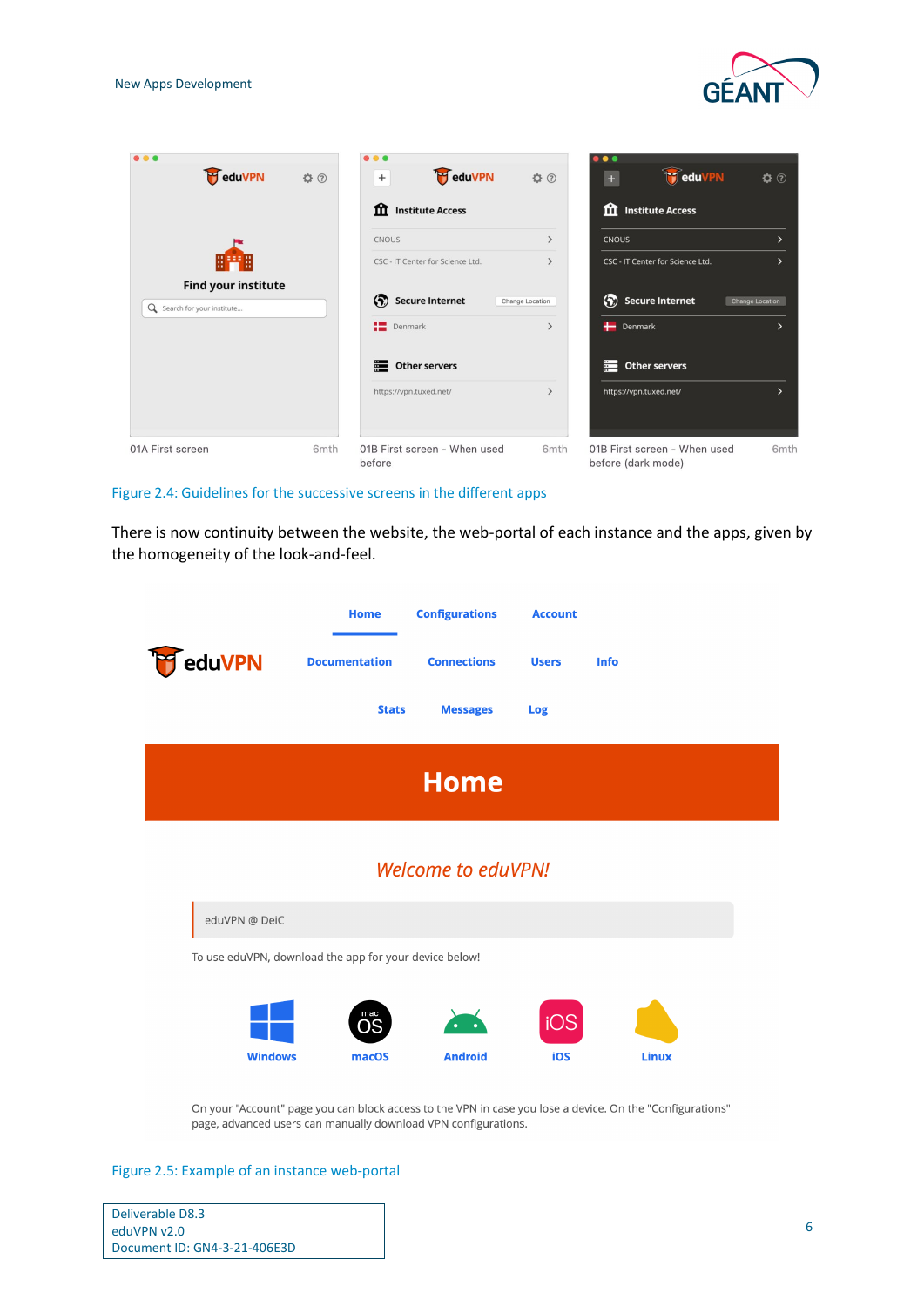

Another new feature is that most of the user journey now happens in-app and that navigation to different webpages in the flow is limited. In particular, all the discovery is done within the client app and the only non-homogeneous page is the login page at the user's Identity Provider.

### <span id="page-8-0"></span>**2.2.2 New Flow: Prioritising Identity Provider Discovery**

A variety of possible flow optimisations were initially considered that address the problems described in section 2.1 above<sup>[6](#page-8-1)</sup>:

- 1. Ask the user first for their "Identity Provider"(IdP), i.e., "Organisation" before showing them any VPN instances to connect to (Solution 1).
- 2. Modify the application in such a way that users cannot 'get stuck' (e.g., the user goes through the app flow, authenticates at the wrong identity provider and experiences the app as not working) (Solution 2).

The problem with Solution 1 is that it is not possible to define which method will be used for user authentication, which could be SAML, RADIUS, LDAP or a local user database. This problem becomes especially clear when "Organisations" have access to *multiple* eduVPN instances. For this to work, a (global unique) way to identify an organisation is needed. Unfortunately, eduGAIN, the higher education and research inter-federation, cannot be leveraged for this purpose as not all organisations have their IdP in eduGAIN. To ensure a single unique way to identify an organisation, a dedicated registry of organisations would have to be created that links these to services while at the same time guaranteeing that all server operators coordinate with all organisations that have access to any eduVPN instance.

In order to create such a registry, the help of European NRENs would have to be enlisted, as they are in a position to ensure that this is properly managed in their "jurisdiction" (e.g. their country). With the help of the NRENs, the registry could cover the whole globe. This registry approach was discussed with a few NRENs, who reacted positively.

Solution 2 is implementable when the identity service provider of an organisation is only integrated with a single identity federation or confederation. In practice, this is the case anywhere in Europe. This means searching for the organisation would only result in a single hit.

After some analysis, a "hybrid" Solution 3 was devised, where for "Institute Access" the user chooses their *eduVPN instance* from a list, such as the 1st generation of the eduVPN applications, but for "Secure Internet" they choose their *organisation* instead.

This solves both the organisational problem of requiring unique mappings of organisations on the NREN level, as there is no longer the risk of duplication, *and* prevents users from getting stuck by choosing the wrong country.

<span id="page-8-1"></span><sup>6</sup> This section reflects work done mostly within the D4S project.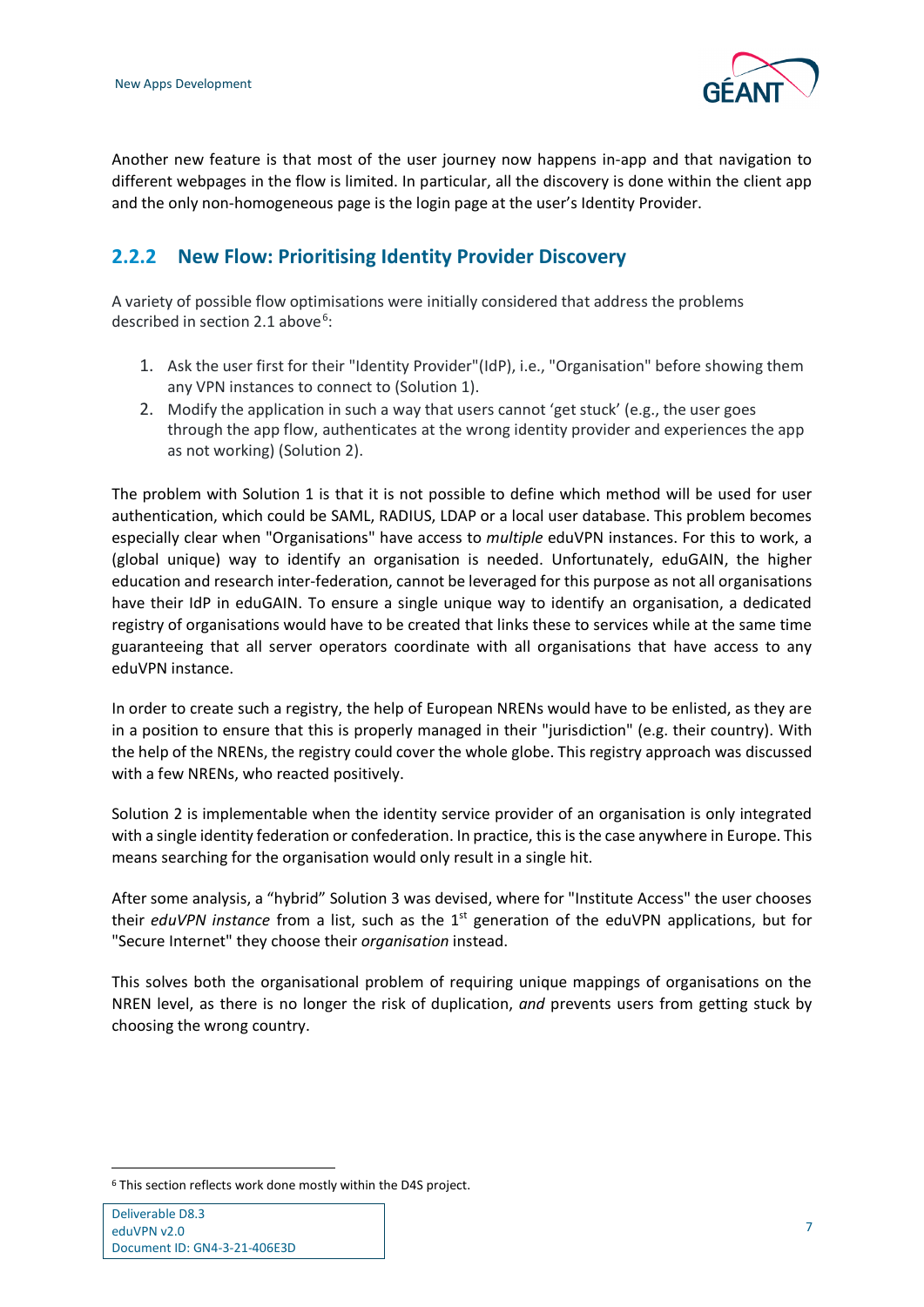

### <span id="page-9-0"></span>**2.2.3 Release Dates and Change Log**

The release dates of the different client apps integrating the new flow and design are shown in the table below. All apps are listed on the eduVPN apps page [\[eduVPN\\_Apps\]](#page-11-7).

| <b>OS</b> | Link to app                       | Change Log                                                                                                                       | <b>Release Date</b>        |
|-----------|-----------------------------------|----------------------------------------------------------------------------------------------------------------------------------|----------------------------|
| Android   | https://play.google.com/store/app | https://github.com/eduvpn/andr                                                                                                   | 05-10-2020 in              |
|           | s/details?id=nl.eduvpn.app        | oid/blob/master/CHANGES.md                                                                                                       | Google Play Store          |
| macOS     | https://apps.apple.com/app/eduvp  | https://github.com/eduvpn/appl                                                                                                   | October 2020 in            |
|           | n-client/id1317704208?mt=12       | e/blob/master/CHANGES.md                                                                                                         | Mac App Store              |
| iOS       | https://apps.apple.com/app/eduvp  | https://github.com/eduvpn/appl                                                                                                   | November 2020 in           |
|           | n-client/id1292557340             | e/blob/master/CHANGES.md                                                                                                         | App Store                  |
| Windows   | https://app.eduvpn.org            | https://github.com/Amebis/eduV<br>PN/blob/master/CHANGES.md                                                                      | February 2021 <sup>7</sup> |
| Linux     | https://app.eduvpn.org            | https://github.com/eduvpn/pyth<br>on-eduvpn-client/projects/1 and<br>https://github.com/eduvpn/pyth<br>on-eduvpn-client/pull/228 | April 2021 <sup>8</sup>    |

<span id="page-9-2"></span>Table 2.1: Release dates and change logs for second generation eduVPN apps

#### <span id="page-9-1"></span>**2.2.4 IPR and Licensing**

All apps are open source. They are released under a GNU GPLv3 (or higher) license.

The Copyright is owned by the eduVPN programme under The Commons Conservancy [\[TCC\]](#page-11-8).

eduVPN is a registered EU trademark.

<span id="page-9-3"></span> $<sup>7</sup>$  The new version of this app is being finalised at the time of writing and will shortly be available here:</sup> <https://github.com/Amebis/eduVPN/blob/master/CHANGES.md>

<span id="page-9-4"></span><sup>&</sup>lt;sup>8</sup> The current app which can be found here<https://python-eduvpn-client.readthedocs.io/en/master/> has to be modified to integrate the new GUI. A new Linux app for Let's Connect! Is available.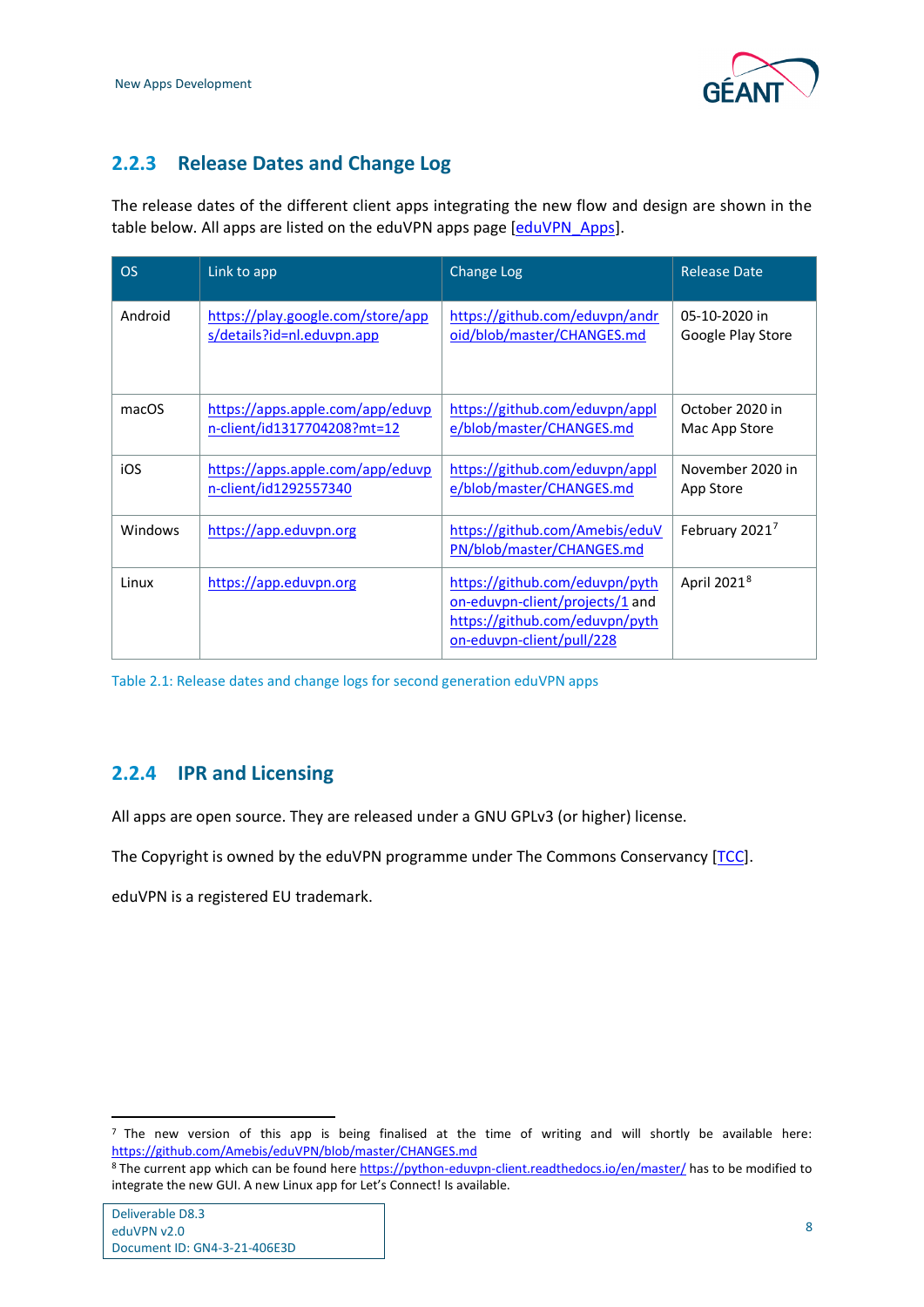

## <span id="page-10-0"></span>**<sup>3</sup> Conclusions**

During the design of the apps, several questions were raised regarding:

- Use of federated identity in apps and how to design satisfying flows between apps and the web.
- Use of the same client apps by multiple identity providers and service providers and how to hide this complexity from end users.

It is hoped that the solutions presented here will provide an improved user experience for the new eduVPN apps.

The new generation of eduVPN client apps should thus also help drive growth in the number of eduVPN deployments and users. Their development has required the involvement of stakeholders outside the NREN community, in particular when testing assumptions about user groups in the context of the NGI TRUST-funded project D4S.

In the coming months, the app developers will be working on WireGuard support as well as other features, such as importing OpenVPN configuration files.